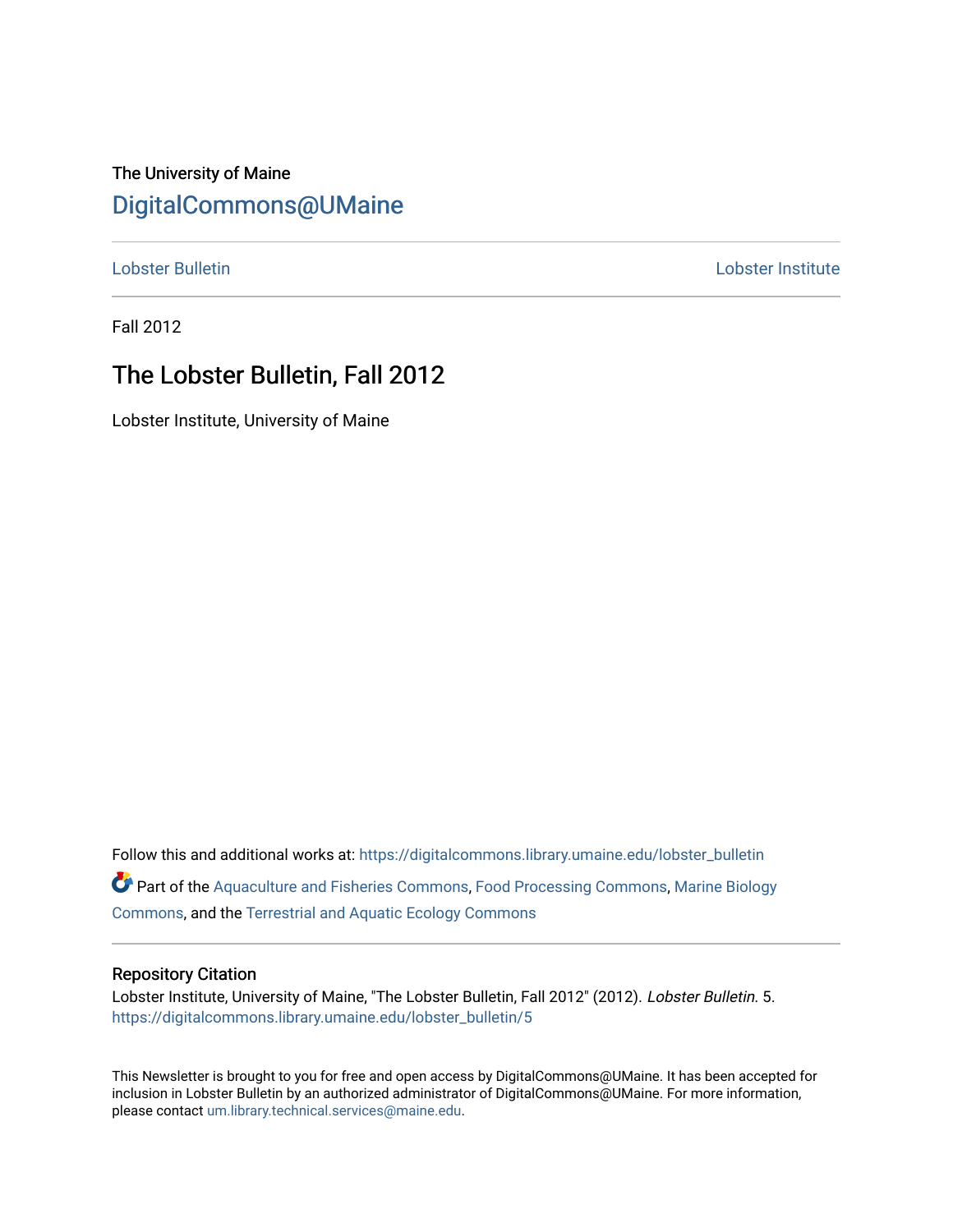

# **Fall 2012**

*"News, research updates, and information on lobsters and the lobster industry."*

### **Published by the Lobster Institute**

**"Protecting and conserving the lobster resource, and enhancing lobstering as an industry…and a way of life."**

### **Group Seeks to Protect Ocean by Promoting Better Lawn Care Practices**

*By Susan Morse Reprinted from a posting on August 22, 2012 on seacoastonline.com*.

 Red lobsters are sprouting up on area lawns. Those who have the 6-inch by 6-inch Lawns to Lobsters signs on their lawns have taken the pledge to curb pesticide use in an effort to protect area rivers and the ocean.

 "All water runs to the ocean," said Leslie Hinz, an assistant code enforcement officer, administrative assistant and local plumbing inspector for the town who serves on the Lawns to Lobsters Committee.

 The committee sent out more than 400 letters to residents living along the Cape Neddick and York rivers, asking them to voluntarily adopt best management practices for lawn care and including tips on landscaping and ways to minimize fertilizer application.

 Those who agree to take the Lawns to Lobsters pledge get a decal and a sign for their lawn. The sign, designed by committee member Linda Scotland, features a red lobster holding up a shovel to promote "fewer chemicals, cleaner water."

**Lobster Institute 25th Anniversary Celebration Continues**

The yearlong celebration of the Lobster Institute's  $25<sup>th</sup>$ Anniversary continued with a UMaine Lobster Showcase on September 21, highlighting University of Maine lobster research through the years. In addition to the Showcase, a special anniversary dinner was held that same evening at the Buchanan Alumni House. An award ceremony as part of the event saw three longstanding volunteers recognized with the Edward A. Blackmore Leadership Award (see photo opposite). Lobstermen Bill Anderson of Trescott, Maine and Jack Merrill of Isleboro, Maine; together with Herb Hodgkins, retired lobster pound owner from Hancock, Maine were all presented the award in honor of their continuous service as research partners and members of the Lobster Institute's Board of Advisors since the Institute's formation 25 years ago. These gentlemen joined with three others given Lobster Institute awards during this anniversary year: James Knott of Riverdale Mills in Massachuetts and Dana Rice, lobster dealer from Bunker's Harbor, Maine; recipients of an Industry Partner Award – and Michael Tourkistas of East Coast Seafood in Lynn, Massachusetts and Paturel International in Deer Island, New Brunswick, recipient of a Rising Star Award.  $\bullet$ 



 Award recipients (1-r) Jack Merrill, Bill Anderson, Lobster Institute 2012 Edward A. Blackmore Leadership Bob Bayer (presenter) & Herb Hodgkins



- **cont. on page 4**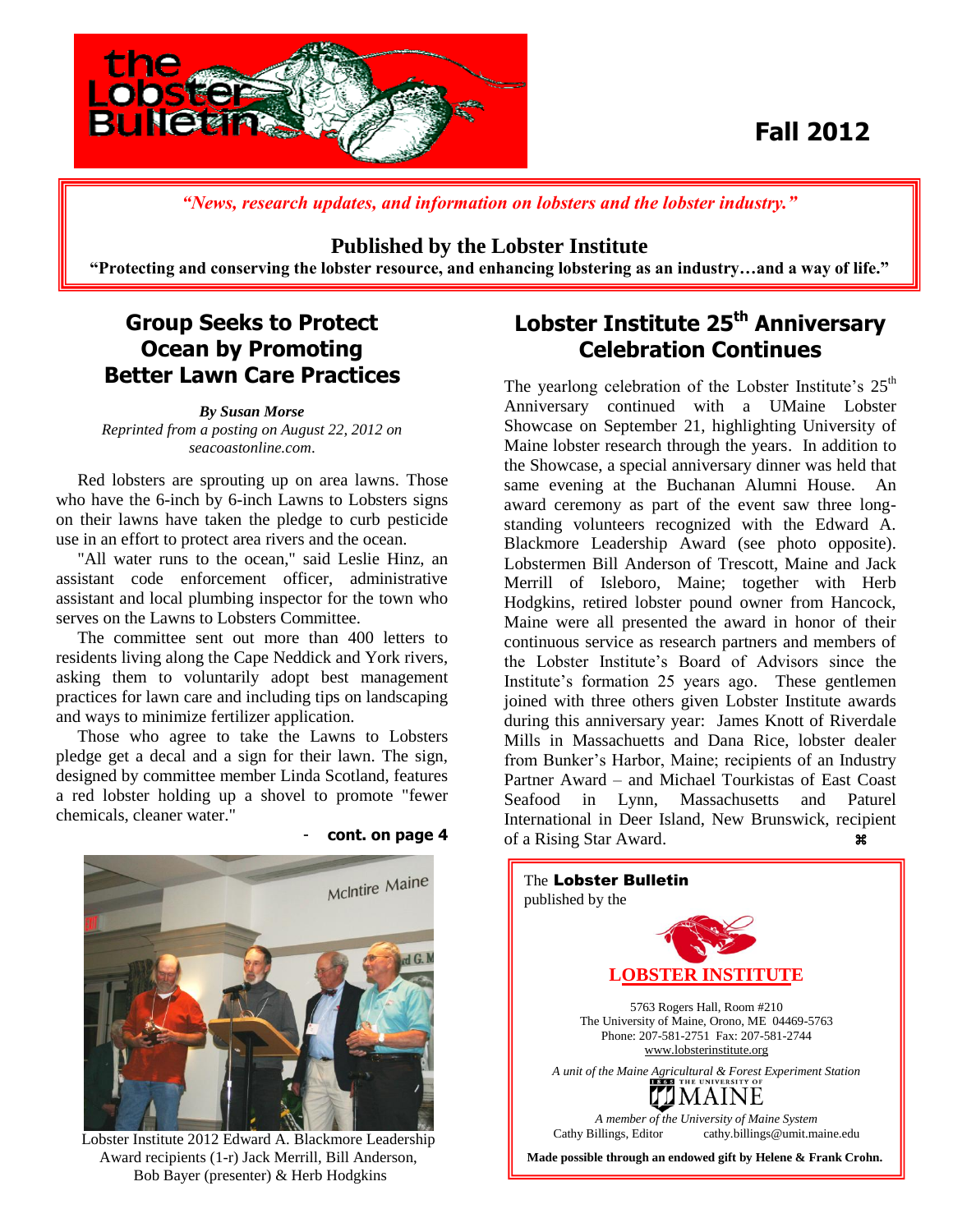

Call the Lobster Institute at 207-581-1443 to get your name on the invitation list. More details and a registration form will be posted on the Lobster Institute's Web site in January – www.lobsterinstitute.org

Note: U.S. attendees need to get Passport or Passport Card processed 8 weeks in advance.

### **[Maine Confirms First-Ever Case of](http://www.pressherald.com/news/CDC-maine-west-nile-mosquito-virus-cumberland.html)  [West Nile Virus](http://www.pressherald.com/news/CDC-maine-west-nile-mosquito-virus-cumberland.html)**

 *Excepted from an article by Leslie Bridgers in the October 31, 2012 Portland Press Herald*

 A 34-year-old man from Cumberland County who was hospitalized in October has been confirmed as the first person known to contract the West Nile Virus in Maine.

 The man, who suffered from encephalitis and meningitis as a result of the virus, has been released from the hospital and is recovering well. [State epidemiologist Dr. Stephen Sears indicated that no other people in Maine are suspected to have the disease.]

 Alaska and Hawaii are now the only states that haven't reported a case of West Nile virus.

 The 4,891 cases so far in 2012, which included 223 deaths through the end of October, are the most reported since 2003, according to the federal CDC.

More than a quarter of the cases this year have been in Texas, where 1,665 people have been diagnosed with West Nile virus and 75 have died.

 The Cumberland County man had not recently left the state, said Sears.

 Seven mosquito pools in the state -- five in Cumberland County and two in York County - contained mosquito larvae that tested positive for West Nile virus in August and September, [according to] the Maine Department of Health and Human Services. The pools were located in Biddeford, Scarborough, Gorham, Lebanon and Standish, according to the department.

 Dr. Sheila Pinette, director of the Maine Center for Disease Control & Prevention, said state health officials were "kind of expecting" there would be a human case of West Nile this year, given the prevalence of infected mosquitoes in Maine.

 Still, she said, "It kind of disappoints us -- not what we wanted to hear."

**Support the work of the Lobster Institute**  You can give to the Institute online at our web site: [www.lobsterinstitute.org,](http://www.lobsterinstitute.org/) click on Institute and the Help the Institute. Thank you!

As a Non-profit, the Lobster Institute relies on industry and private support to continue its work for and with the lobster fishery. Please consider donating as a Friend of the Lobster Institute today. Call 207-581-2751 or visit www.lobsterinstitute.org

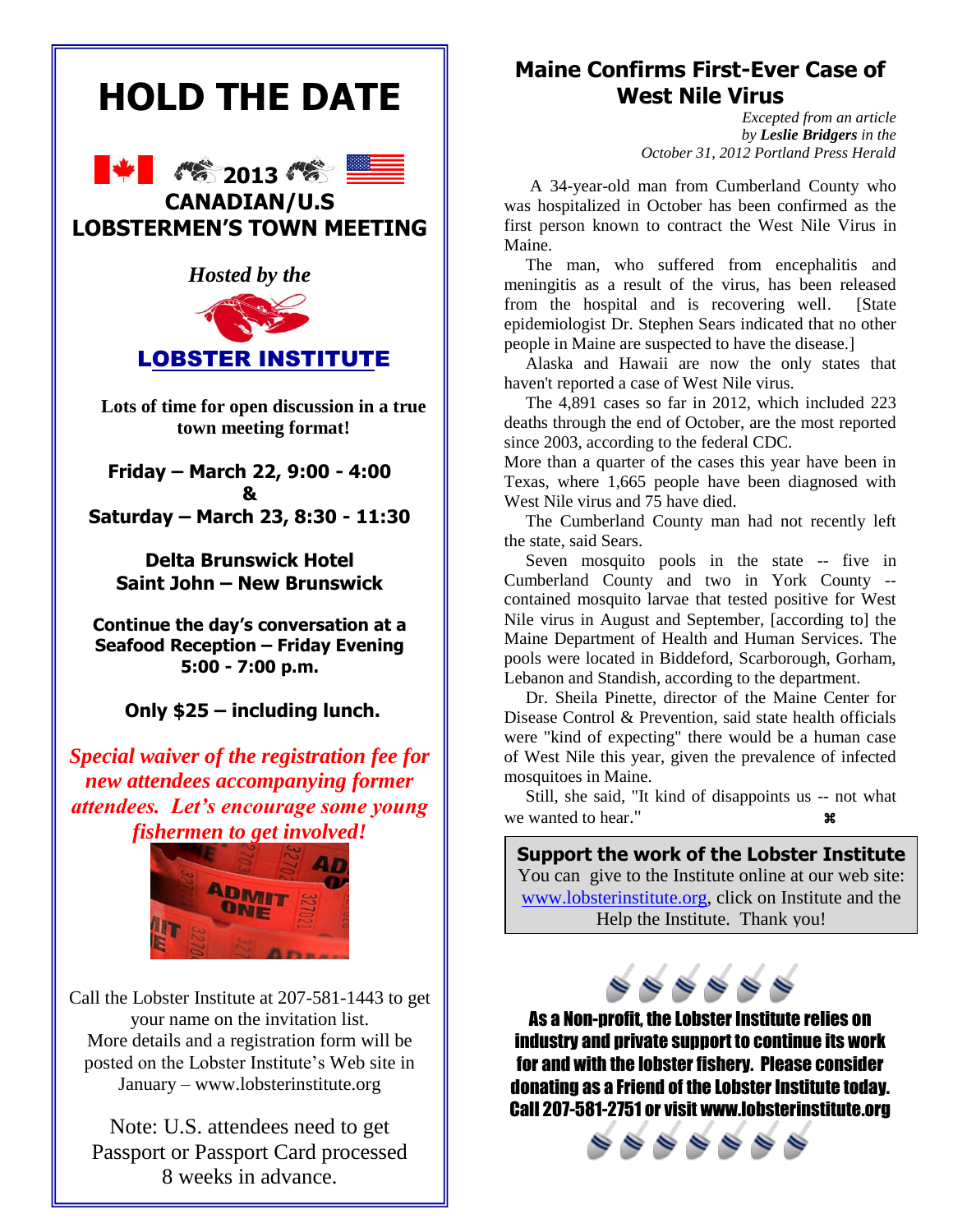

*Readers may contact the Lobster Institute for more detailed information on any of these projects.*

- **Direct Determination of Age in Lobsters –** In an article in the Canadian Journal of Fisheries and Aquatic Sciences (citation below) a team of Canadian scientists led by Raouf Kilada, from the Biology Department of the University of New Brunswick, reveal that they have developed a technique to determine the age in crustaceans including the American lobster (*Homarus americanus*). The article abstract notes that due to the seeming lack a of permanent growth structures in lobsters the estimation of growth, mortality and other age-structured processes in crustaceans has been hampered. However, the authors report, "for the first time, the detection of annual growth bands in calcified regions of the eyestalk or gastric mill in shrimps crabs and lobsters, thus providing a direct method of age determination." They further note that, "Comparison of growth band counts with reliable, independent estimates of age indicates that the bands form annually and provide an accurate indicator of age…Chemical tags in the cuticle were retained through successive molts, as was the mesocardiac ossicle containing the growth bands." They added that there is no apparent connection between growth bands and molting. [The full article is available through subscription. Direct Determination of Age in Shrimps, Crabs and Lobsters. Can. J. Fish. Aquatic. Sci. 69: 1-6 (2012) www.nrcresearchpress.com/cifas on XX XX 2012. J2012-0254]
- **Lobster Cam Back Online Soon** Dr. Bob Bayer of the Lobster Institute is working with students in the University of Maine's Animal & Veterinary Sciences program, through their senior capstone project, to bring Lobster Cam back on line. Lobster Cam is a trap deployed with a video camera attached that will provide a live feed to the Internet. Robert Stressel, an electronics engineer from the University of Maine's School of Marine Sciences is assisting with the technology aspects of the project**.** It is anticipated that Lobster Cam will be deployed in Trenton, Maine. The Lobster Institute's Lobster Cam was first deployed in Rockland, Maine in 2000, but has been dark now for several years. More information will be available in the Winter, 2013 issue of the *Lobster Bulletin*.

#### **Upcoming Conferences**

**Massachusetts Lobstermen's Association Annual Weekend and Trade Show** -- January 25-27, 2013 at the Sea Crest Beach Hotel, Falmouth ,MA For information go to: http://www.lobstermen.com/ annual-weekend-2013/

**Fishermen & Scientist Research Society Annual Conference –** February 20 – 21, 2013 at the Best Western Glengarry Hotel in Truro, NS. For information go to: http://www.fsrs.ns.ca/conference.html

#### **Lobster council taking giant step forward**

*Excerpts from an October 25, 2012 article by Clayton Hall in The Coaster*

 Following years of studying and just talking about issues facing …the Canadian lobster industry, representatives took a giant leap forward for their fishery recently as they agreed to start work on two important initiatives. The agreement was reached during meetings held in early October in Cheticamp, Nova Scotia when the Lobster

Council of Canada (LCC), in conjunction with industry leaders from the four Atlantic Provinces and Quebec, agreed to begin work on establishing a quality standard system and a branding program for Canadian lobster.

 Geoff Irvine, the Executive Director of the LCC, said that some exciting changes are coming for the lobster industry. "The lobster fishery is probably the last fishery in Canada to have any sort of verifiable quality standards, so we expect to catch up with the other fisheries in this key area…The lack of quality standards in the lobster industry results in consumers who are uncertain of the quality of the product they are paying for who therefore pay lower prices. It's also meant to reward good quality and to provide the entire industry with a consistent standard system."

 Delegates at the Cheticam meetings were also unanimous in their support of the establishment of a Canadian lobster brand. The brand would be supported by a strong industry structure based on brand pillars such as sustainability, pristine environment and quality that could be promoted and supported by the lobster sector. Irvine said that the branding of Canadian lobster would be extremely important for the industry's European and Far Eastern markets.

For the full article, go to http://www.thecoaster.ca/News/2012-10-25/article-3106985/Lobster-council-taking-giant-step-forward/1